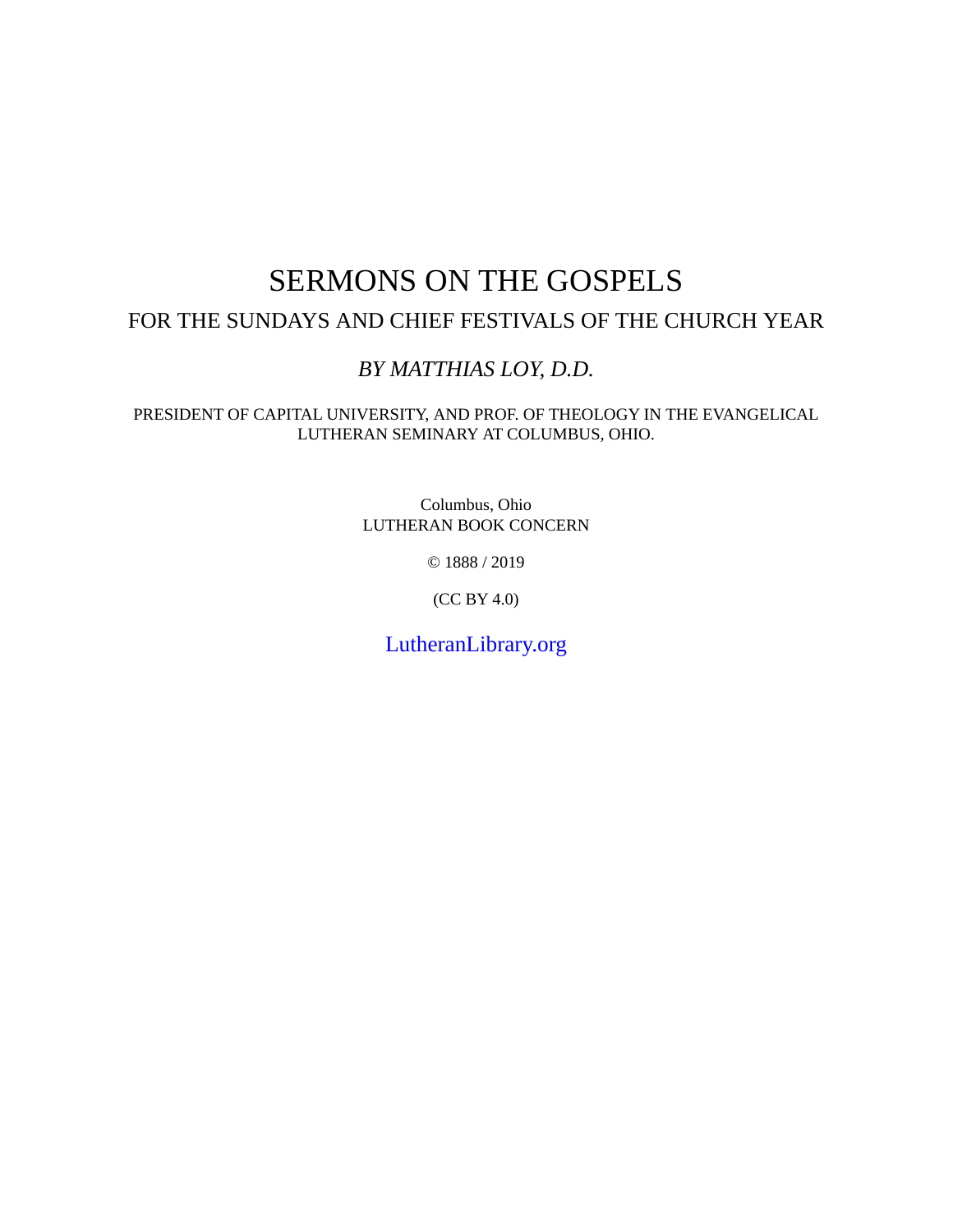

The Lutheran Library Publishing Ministry finds, restores and republishes *good*, *readable* books from Lutheran authors and those of other sound Christian traditions.

All titles are available at no charge in proof-read and well-formatted MOBI, EPUB, and PDF edition to work with Kindles®, smartphones, tablets, and most other devices.

Please let others know of these books and this completely volunteer endeavor.

This LutheranLibrary.org ebook is released under the *Creative Commons Attribution 4.0 International* [\(CC](https://creativecommons.org/licenses/by/4.0/) BY 4.0) license, which means you may freely use, share, copy, or translate it as long as you provide attribution to LutheranLibrary.org. The text and artwork within are believed to be in the U.S. public domain. Full conditions are at the [copyright](#page-14-0) page.

May God bless you and keep you, help you, defend you, and lead you to know the depth of His love. *Amen.*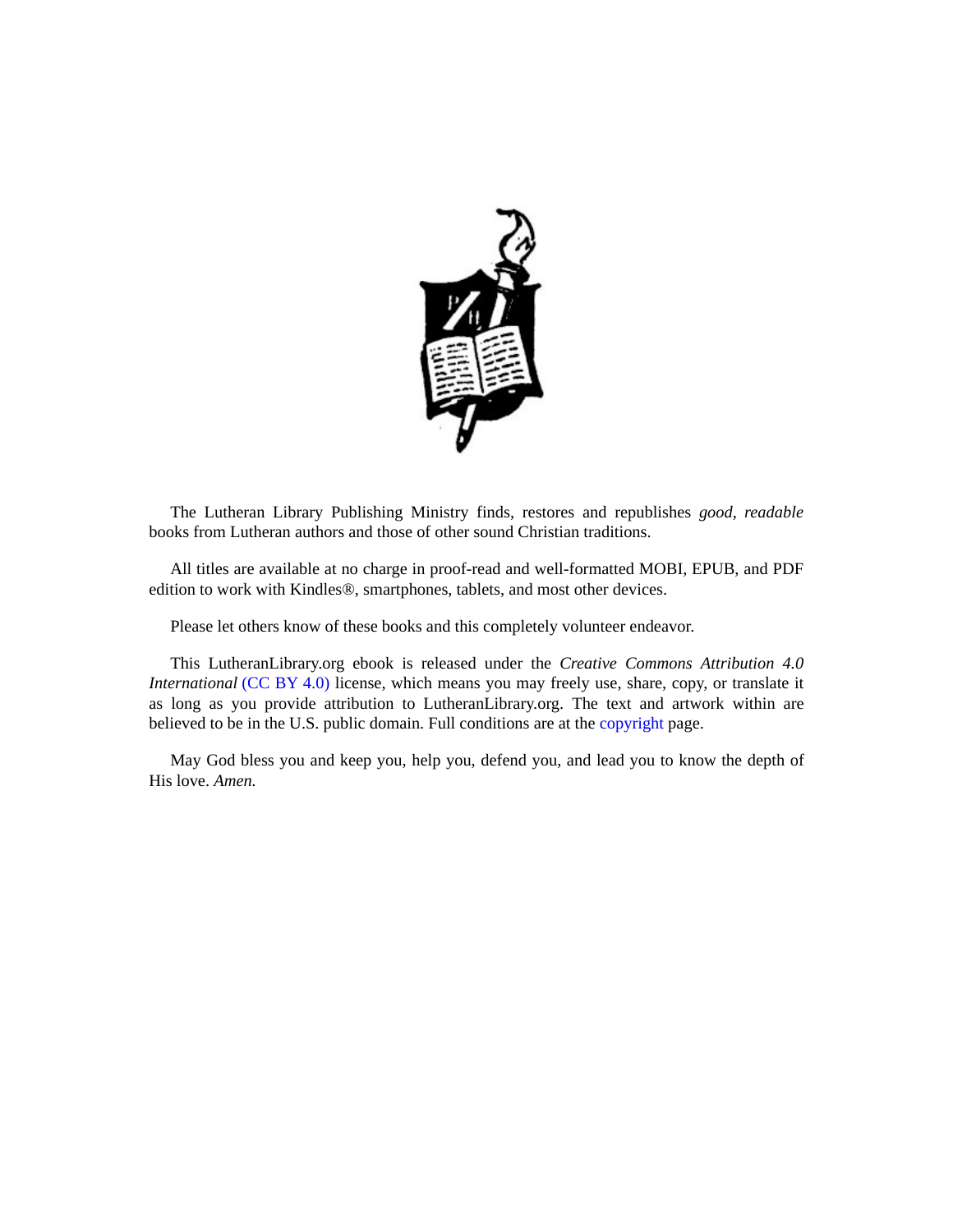# **55. Twentieth Sunday After Trinity. Who Are The Elect? Matt. 22:1-14.**

And Jesus answered and spake unto them again by parables, and said, The kingdom of heaven is like unto a certain king, which made a marriage for his son, and sent forth his servants to call them that were bidden to the wedding: and they would not come. Again, he sent forth; other servants, saying, Tell them which are bidden, Behold, I have prepared my dinner: my oxen and fatlings are killed, and all things are ready: come unto the marriage. But they made light of it, and went their ways, one to his farm, another to his merchandise: and the remnant took his servants, and entreated them spitefully, and slew them. But when the king heard thereof, he was wroth: and he sent forth his armies, and destroyed those murderers, and burned up their city. Then saith he to his servants, The wedding is ready, but they which were bidden, were not worthy. Go ye therefore into the highways, and as many as ye shall find, bid to the marriage. So those servants went out into the highways, and gathered together all as many as they found, both bad and good: and the wedding was furnished with guests. And when the king came in to see the guests, he saw there a man which had not on a wedding garment:. and he saith unto him, Friend, how camest thou in, hither not having a wedding garment? And he was speechless. Then said the king to the servants, Bind him hand and foot, and take him away, and cast him in outer darkness; there shall be weeping and gnashing of teeth. For many are called, but few are chosen.

### *Beloved Congregation:*

As you have heard, the kingdom of God is like a king; who made a marriage feast at the wedding of his son and invited many guests. But his invitation was scorned by a large number, and even among those who finally did come from the by-ways and cross-roads not all had put on the proper clothing which he had provided to grace the occasion. The parable teaches that there is a bridal between heaven and earth in the person of God's only begotten Son, and that a precious spiritual feast is prepared to which mankind is invited. God sent out servants to call the Jews, who were His peculiar people in the old dispensation, and they would not come. He sent out other servants, when all was ready, and the Jews still refused to accept the invitation, some giving themselves wholly to their earthly avocations, and some even persecuting and killing the Lord's servants. Then, as those first called counted themselves unworthy of everlasting life, He turned to the Gentiles. A goodly number of guests were thus gotten together, but not all of them were in decent garb. There was one who had not on a wedding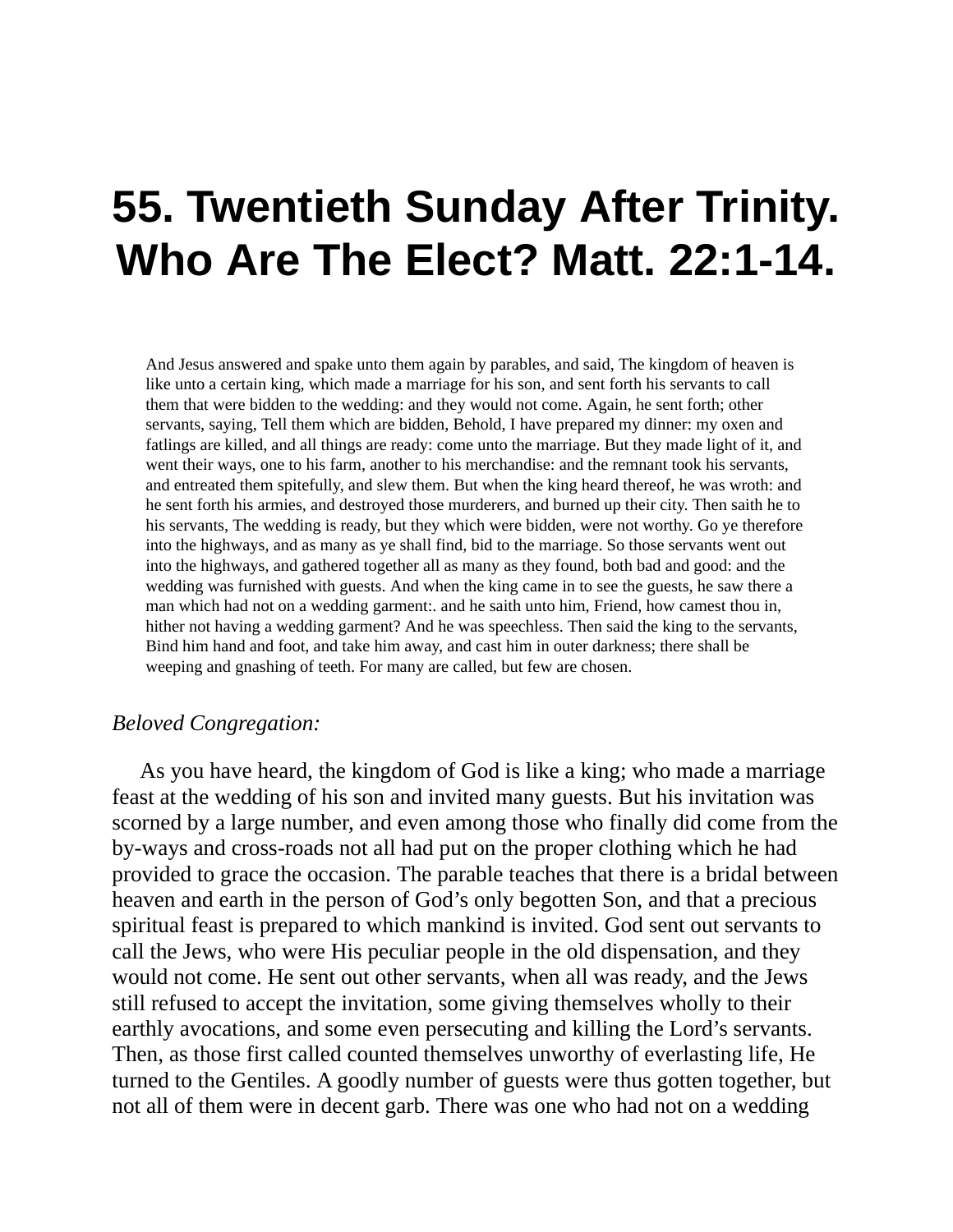garment, and he was cast out into everlasting punishment. The obvious meaning is that the gospel call is rejected by a large proportion of those who hear it, and that even among those who do seem to accept it there are some who inwardly decline it. There are thus many invited, but few who really accept the invitation and enjoy the rich feast which God has prepared for their souls. This our text expresses in the closing words, "Many are called, but few are chosen." There is thus an election of grace. Do not shrink from the expression. The Bible teaches that there is a predestination to eternal life and an election to the inheritance of the saints in light. It tells the saints that God has:

"predestinated us unto the adoption of children by Jesus Christ to Himself, according to the good pleasure of His will, to the praise of the glory of His grace, wherein He hath made us accepted in the Beloved." Eph. 1:5:6.

It speaks of believers as the:

"elect according to the foreknowledge of God the Father, through sanctification of the Spirit, unto obedience and sprinkling of the blood of Jesus Christ." 1 Pet. 1:2.

The Bible does not teach a predestination and election of some men to life and salvation, and of other men to death and damnation, without any reference to their relation to Christ by faith or unbelief. That is a Calvinistic figment, which contradicts the whole tenor and teaching of the Gospel. But there is a divine election of grace. Our text shows us how it is, and it gives us the needful warning, that we may make our calling and election sure. Let us then devoutly, for our admonition and comfort consider the answer which our text gives to the question,

### **WHO ARE THE ELECT?**

It teaches us that *1. They are among the called; but that 2. Not all the called are elect; and that 3. Those are elect who have on the wedding garment of Christ's righteousness by faith.* May the Lord grant us such faith and preserve us in it, that we may not be rejected when He comes!

[I] *The elect are among the called*. There are none in this number who have not been invited to the Gospel feast; but the invitation is designed to be given to all, as the feast is prepared for all; and whenever the call is given it is sincere and earnest, and it is designed to place those who hear it in the number of the elect.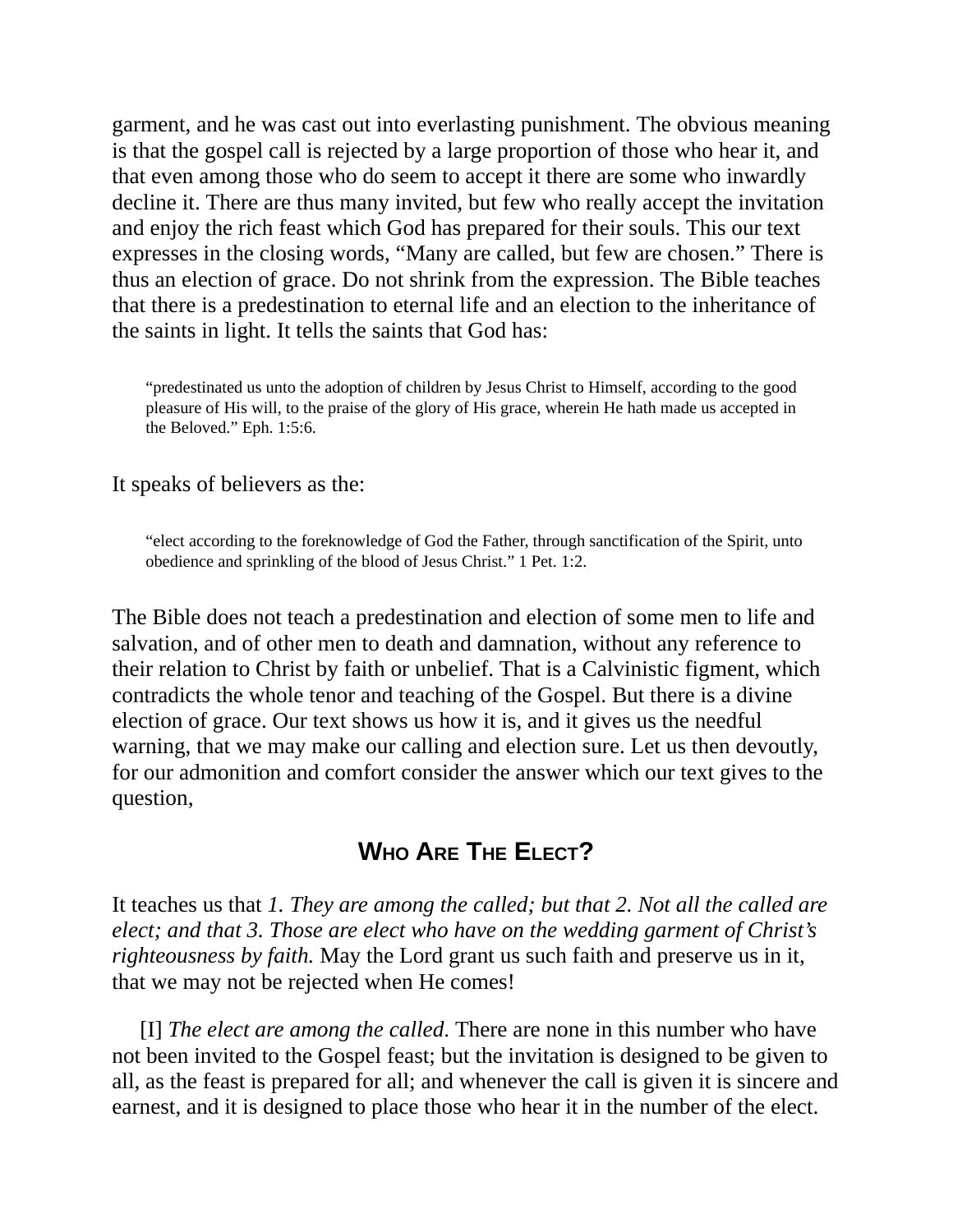[1] The Lord has chosen none whom He has not called. That is plain on the face of it. No one will come to a great King's feast without an invitation, and no one has the right to extend an invitation but He who gives the feast. There may be called persons who will not come and partake of the royal dainties, but none can come and partake who are not called persons. Therefore we say in our Catechism that:

"the Holy Ghost has called me by the Gospel, enlightened me with His gifts, sanctified and kept me in the true faith, even as He calls, gathers, enlightens, and sanctifies the whole Christian Church on earth."

That He knows from eternity who, when the grace unto salvation is offered, will be led by that grace to believe in Jesus and persevere in faith unto the end, it is not necessary to tell you. You have learned that He knoweth all things. Therefore St. Paul says that:

"He hath chosen us in Him before the foundation of the world, that we should be holy and without blame before Him in love." Eph. 1:4.

He knew before He made man what would become of him, and knew who by His grace would accept and who by his own sin would reject the offer of salvation in Christ. Therefore He knew the elect from eternity. In His eye they were therefore elect long before they were called. But they were so because the whole history of man was known to Him before the events were actually performed, and His election takes into account those events which He foreknew. He chose none who rejected Jesus; He chose all who should not reject His grace and salvation offered in Jesus.

Those of whom He foreknows that they will not reject it, are to be brought into the possession of the life and salvation prepared for them in Christ, and this can take place only if they come to Him. If they were not invited, they would not attain the faith which He foreknew.

"For whosoever shall call upon the name of the Lord shall be saved. How then shall they call on Him, in whom they have not believed? And how shall they believe in Him of whom they have not heard? And how shall they hear without a preacher? And how shall they preach except they be sent? as it is written, How beautiful are the feet of them that preach the gospel of peace and bring glad tidings of good things! But they have not all obeyed the gospel. For Esaias saith, Lord, who hath believed our report? So then faith cometh by hearing, and hearing by the Word of God."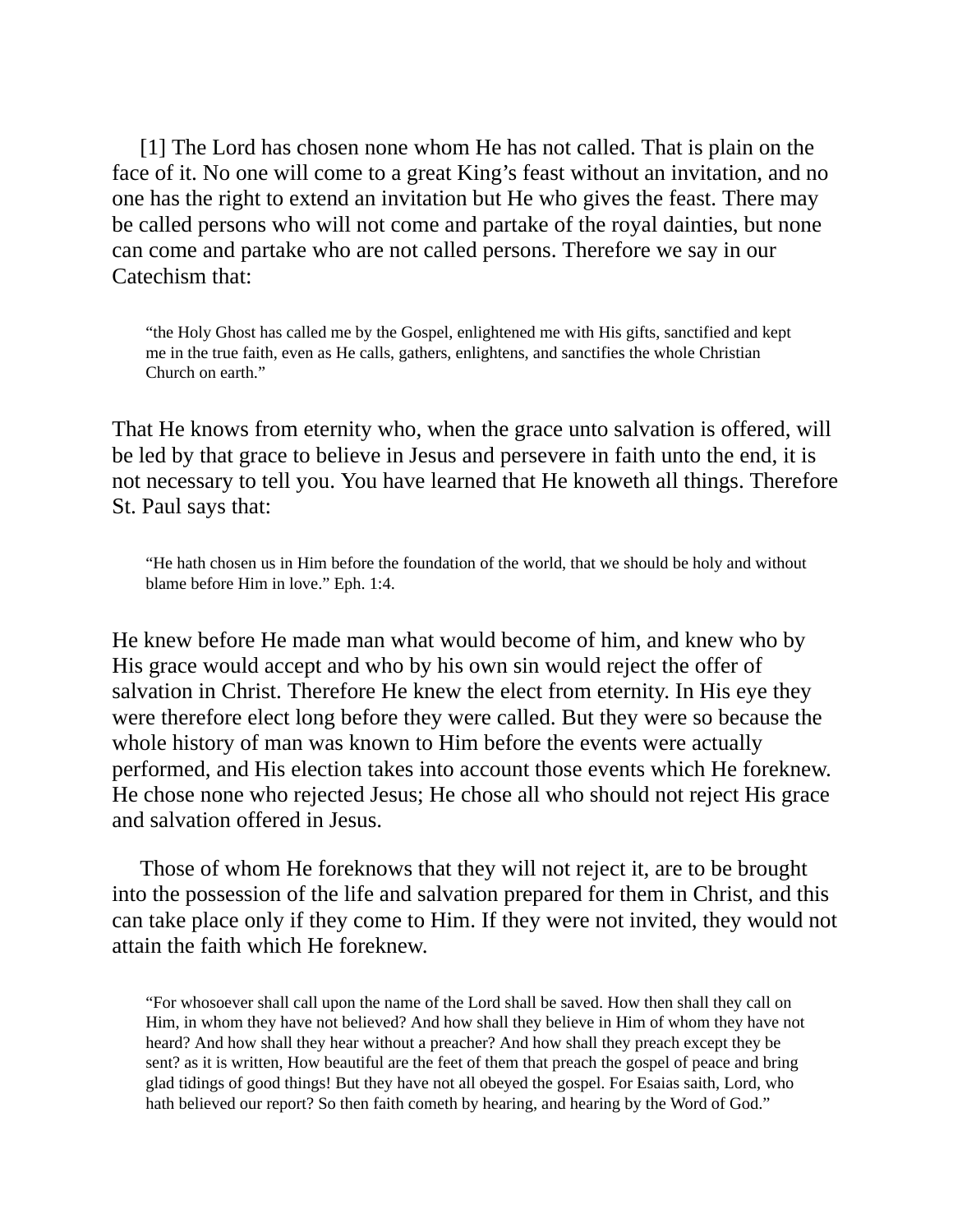Rom. 10:13-17.

As only he who gives the feast has the authority to invite his guests, so too the great King alone who makes the marriage for His Son has the authority to call men to partake of His bounties. And He alone has the power to induce them to come and to furnish the suitable garments for the royal feast. The Lord will not choose those whom He has not called at all, and such have not the qualifications to be chosen, even if the choice would otherwise fall on persons who are not invited.

"We know that all things work together for good to them that love God, to them that are called according to His purpose. For whom He did foreknow He also did predestinate to be conformed to the image of His Son, that He might be the firstborn among many brethren. Moreover, whom He did predestinate, them He also called." Rom. 8:28-30.

While then God foreknows His people, and foreknew them from the foundation of the world, so that in His eye those who die in faith were elect before they were called — elect in His omniscience from eternity — for us, who can not foreknow, the chosen are always among the called. The elect are those who come to the marriage, not those who have no invitation.

[2] But the invitation was designed for all men, and has in fact, in different ages, been extended to all men. It was given to the Jews, who were first bidden, and when these would not come, it was given to the Gentiles in the highways. Thus we read that when the Jews:

"spake against those things which were spoken by Paul, contradicting and blaspheming, then Paul and Barnabas waxed bold and said, It was necessary that the Word of God should first have been spoken to you; but seeing ye put it from you and judge yourselves unworthy of everlasting life, lo, we turn to the Gentiles." Acts 13:45-46.

This was in accord with God's plan that all the ends of the earth should see the salvation of our God. So the commission was given to the disciples of Christ,

"Go ye into all the world, and preach the gospel to every creature." Mark 16:15.

The salvation in Christ is prepared for all men, and it is the will of God that all should hear the tidings and come to the Savior.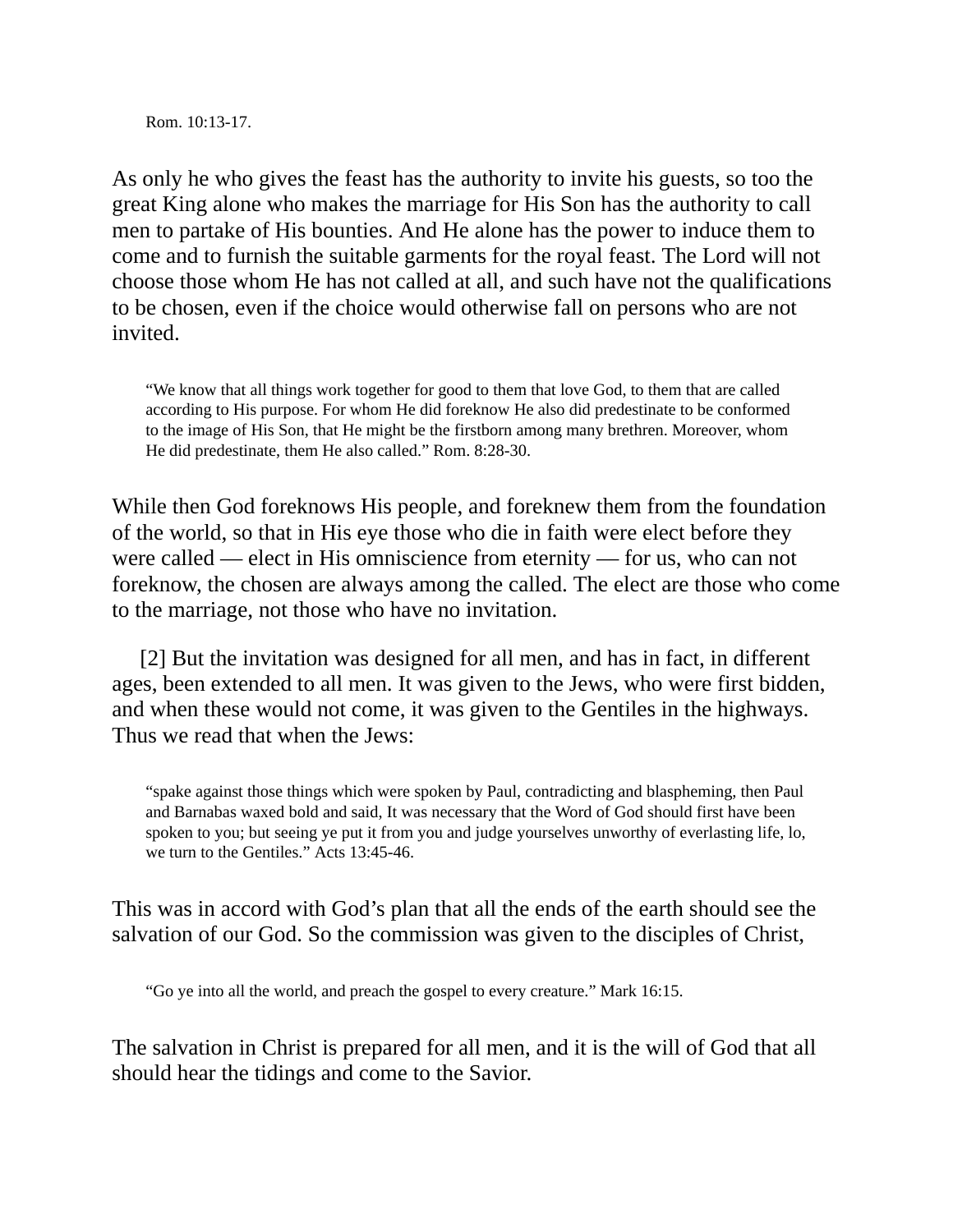"As I live, saith the Lord God, I have no pleasure in the death of the wicked, but that the wicked turn from his way and live." Ezek. 33:11.

But how should the wicked man turn from his evil way and come to a Savior of whom he never heard and to whom he was never called? That all men might hear it, the gospel was commanded to be preached unto all nations, as it was announced at the birth of Jesus.

"Behold, I bring you good tidings of great joy, which shall be to all people."

So the apostle declares that God our Savior:

"will have all men to be saved and to come unto the knowledge of the truth. For there is one God, and one Mediator between God and man, the man Christ Jesus, who gave Himself a ransom for all, to be testified in due time." 1 Tim. 2:4-6.

We would therefore be ungrateful to the gracious purpose of God as revealed in the gospel, and to the express command which He has given to His people, if we declined to labor for the spread of the good tidings among all nations.

"Go ye therefore into the highways, and as many as ye shall find, bid to the marriage."

How can you suffer millions to go down into everlasting death, when God has in mercy given you the means to save them? Least of all should we permit the thought that only few are chosen even when many are called, to cool our ardor in the missionary work. That is but a subterfuge of the flesh. Give the perishing souls a chance, and if only one of a thousand should hear and come to Jesus, that causes joy before the angels in heaven and should cause joy in your souls for ever. God wills that all men should be saved; the Savior died for all; the command is given to bear the precious tidings into all lands. Let the gracious will of the Lord be done, that all may hear the call to the feast that is spread for all!

[3] Nor need we have any fears that the invitation is not sincere and earnest when it comes to us, or is brought through us to others. There is no more horrible impeachment of God's holiness than that which lies in the heartless heresy spread by Calvinists concerning the insincerity of the divine call of grace. It is the dreadful outburst of the dreadful error of absolute predestination, and is in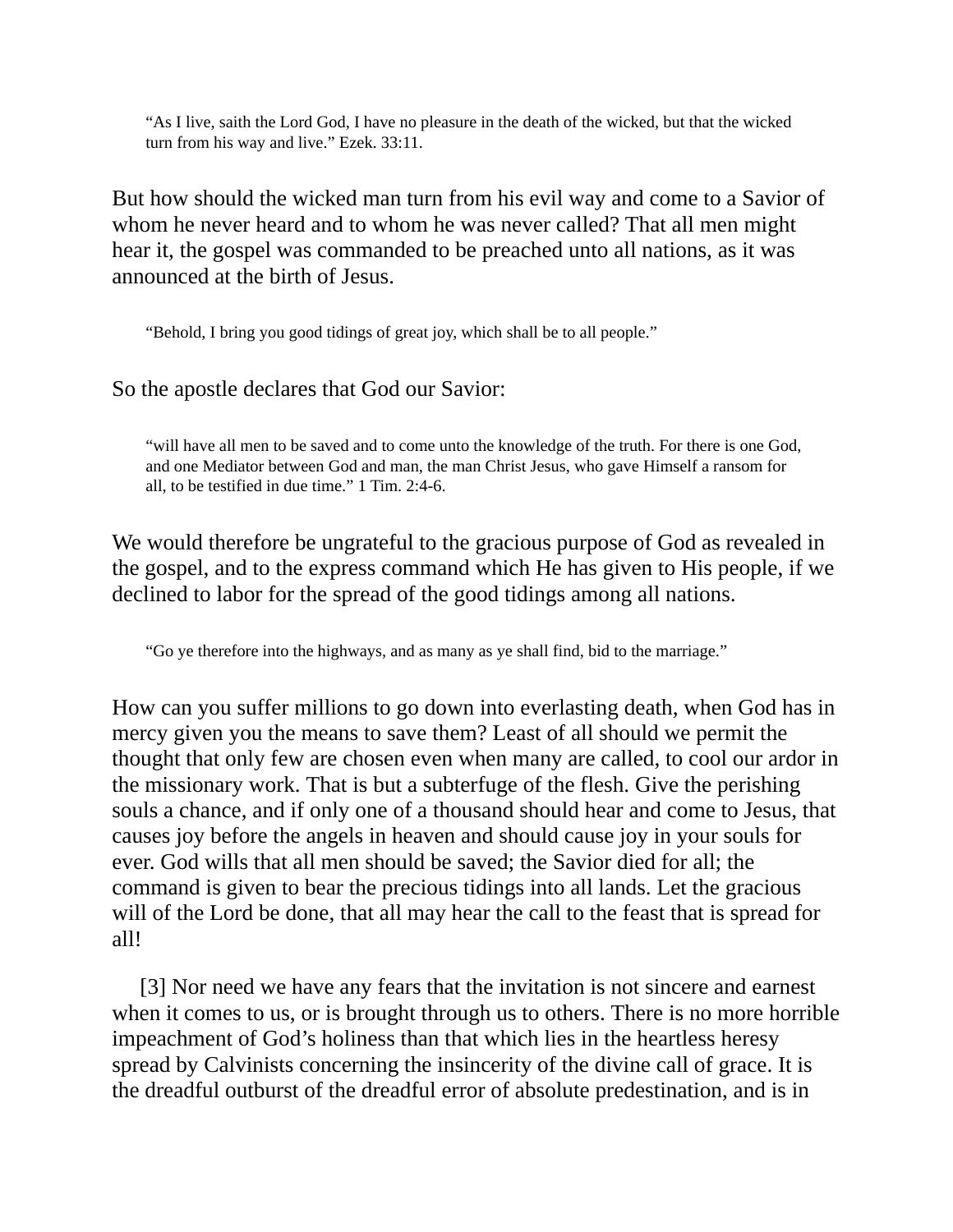itself sufficient to excite in the devout soul a horror of that product of human speculation. If it were true that God desires only a portion of the human race to be saved from the misery into which sin has plunged it, and that He has pleasure in the death of the larger portion, whom He therefore has no will to save, it would be true also that when He sends men out into the highways to bid to the marriage as many as they shall find, the invitation could be seriously and sincerely meant only in the case of those whom He really wants at the feast, while in the case of those whom He has no will to bless it would be all sham. But it is false. When God calls you to life and blessedness, He is not trifling with you and mocking your misery by giving you an invitation in sound that is a rejection in sense. If that were the case, how could we trust Him in anything?

"God is not man, that He should lie, neither the son of man, that He should repent. Hath He said, and shall He not do it? or hath He spoken, and shall He not make it good?" Num. 23:19.

He gives us the blessed comfort that His Word is sure as He is faithful, and that when He calls us to the blessings of grace and glory, He means it all. Only come. For thus saith the Lord:

"Incline your ear, and come unto me; hear, and your soul shall live, and I will make an everlasting covenant with you." Is. 55:3.

He that trusts in the Lord's invitation can never be deceived. Therefore come, then extend the invitation to others. You can make no mistake in the persons. He would have all men come to a knowledge of the truth and all men turn from their evil ways. He would have all to be saved, and commands us to proclaim the great salvation in Christ to all men. Therefore be assured that His call is sincere, be the persons to whom you bring it what they may.

"The Spirit and the bride say, Come. And let him that heareth say, Come. And let him that is athirst come. And whosoever will, let him take of the water of life freely." Rev. 22:17.

It is sincerely offered to all; let all take freely, for all are seriously and earnestly called.

[II] *But not all the called are also chosen.* This is not because God did not desire that all should equally enjoy the blessings to which they are called and did not call them with equal sincerity and efficacy, but because, as our parable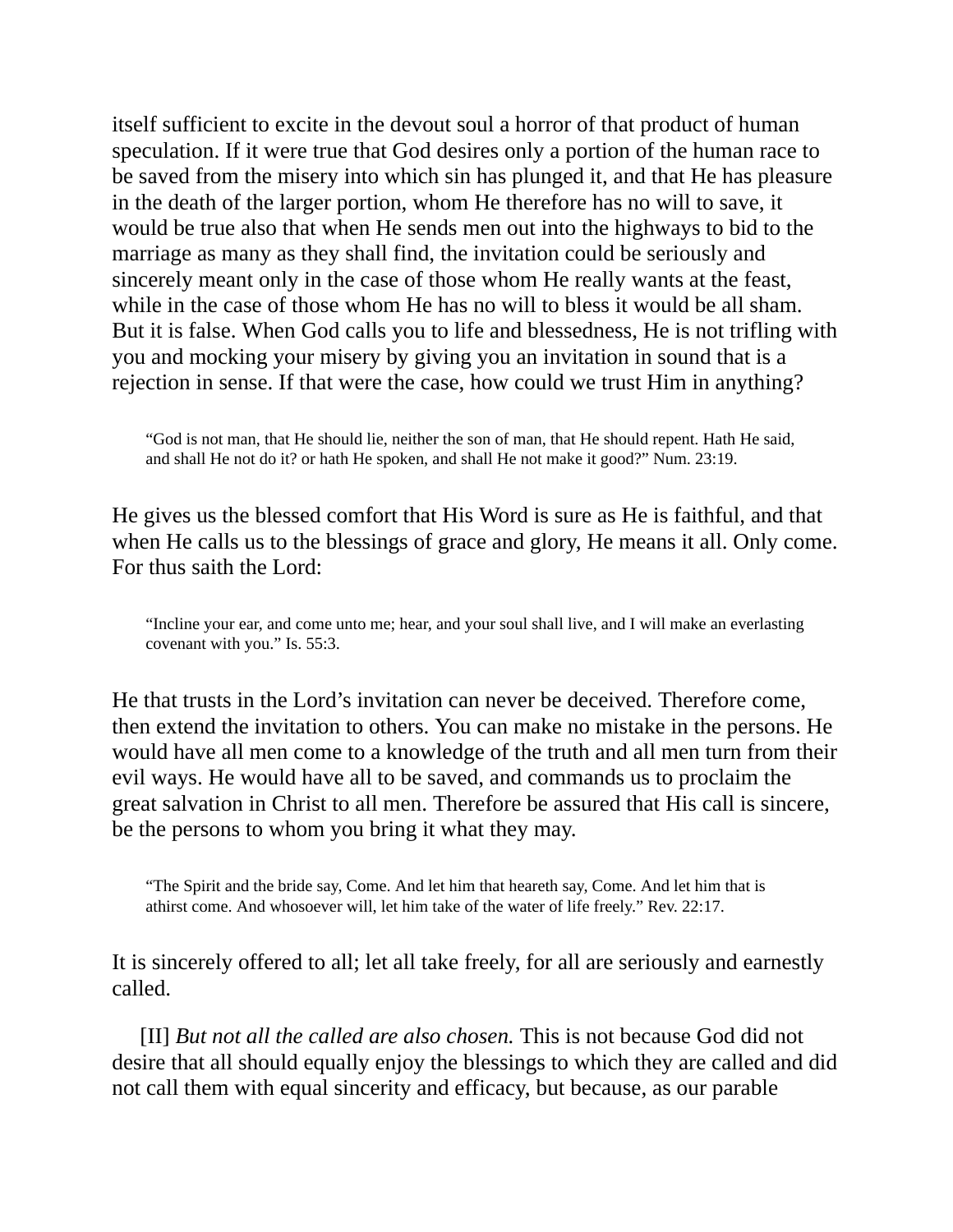shows, many would not come. Our Lord's complaint against the holy city explains how it is:

"O Jerusalem, Jerusalem, thou that killest the prophets and stonest them which are sent unto thee, how often would I have gathered thy children together, even as a hen gathereth her chickens under her wings, and ye would not." Matt. 23:37.

The Saviour was willing to bless them, but they were not willing to be blessed. So in our text. Many were called, and called with the sincere purpose that they should sit at the feast and enjoy the sumptuous dainties of the king, but those that were bidden would not come, and those who did come from the highways were not at all loyal to the bounteous Benefactor. The text leaves us no room for doubt as to the reasons why not all the called were chosen. Some treated the call lightly; some even persecuted the messengers who brought the call; some came outwardly, but inwardly rejected the invitation.

### [1] The king:

"send forth his servants to call them that were bidden to the wedding, and they would not come. Again he sent forth other servants, saying Tell them which are bidden, Behold, I have prepared my dinner; my oxen and my fatlings are killed, and all things are ready: come unto the marriage. But they made light of it and went their ways, one to his farm, another to his merchandise."

That is a sad account. The Lord calls condemned men to the pardon and peace and blessedness which He has provided, and which He alone can give, and they prefer their lands and their business to all the blessings He offers. It is marvelous. But it is the fact. Nor has mankind become wiser since then. It is the same story all along the line of history down to our own times, and is the same today. Do you not witness it still in your own congregation and your own surroundings? Are there not many even now who are so absorbed in their worldly affairs, so intent upon pushing their business and gathering their dollars, that they have no time and no taste for the concerns of their souls? They are called, and perhaps recognize the need of heeding the call, or even intend at some convenient season to comply with it; but they are too busy now. And the farm and the merchandise — must not that claim a diligent man's attention? Conscience is but too often quieted with the delusive thought that duties such as these justify the neglect of the great salvation. It is a delusive thought, because it is not a duty to attend to anything, not even the wants of father or mother or son or daughter, in preference to the one thing needful. Nor can father or mother or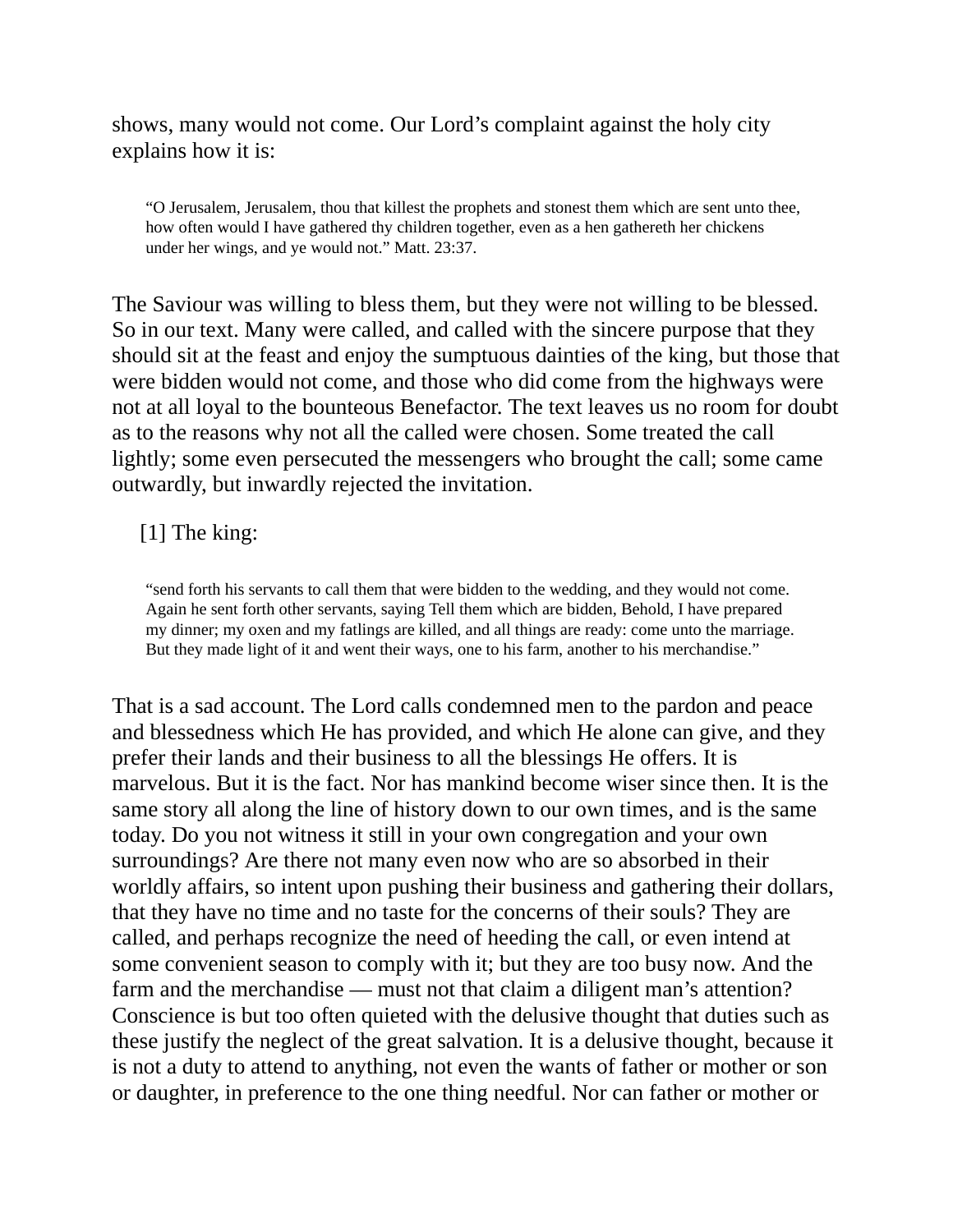son or daughter even suffer by reason of our seeking first the kingdom of God and His righteousness. The performance of this chief duty secures the proper performance of all the rest. It is therefore a mere attempt to cheat the soul when it is urged that the farm and the merchandise demand such attention as to justify the refusal to come to the feast when the Savior calls. And yet men have thus made light of the call in the past, and are making light of it now. Examine yourself, whether you are not one of this unwise and unhappy class. Are you sure that you are not giving this world with its riches and its pleasures and its cares more earnest attention than the things which pertain to the eternal interests of your soul? Are you sure that you never let your business affairs interfere with your spiritual privileges and duties? If you are not, see that you turn from your ways and make your calling and election sure by giving more earnest heed to your Savior's voice. You cannot comfort yourselves that you are among the elect if, instead of heeding the call to come to the gospel feast, you go to your farm and your merchandise, as if these could deliver you from sin and supply your spiritual needs.

[2] Some who will not come are bolder and array themselves in open hostility to the Lord and His call.

"The remnant took his servants, and entreated them spitefully, and slew them."

Sin is the same in all human hearts. They are altogether corrupt. All are totally depraved, so that they are dead in trespasses and sins. In that respect there is no difference between those who, when they are called, go to their farm and their merchandise, and those who treat the servants spitefully. By nature all are against the Lord.

"The carnal mind is enmity against God; for it is not subject to the law of God, neither indeed can be." Rom. 8:7.

But the manifestations of that carnal mind are not the same in all. Some are externally genteel, and seem to appear reasonable and upright; others give the reins to their base passions and seem rude and rough. It is still the same today as it always was. When the call of grace is presented to an assembly, some of those who reject it will preserve a decent appearance, so that the only indication of their enmity is the fact that they will not come; others are not so careful to restrain the expression of their hostility, and direct their persecution against the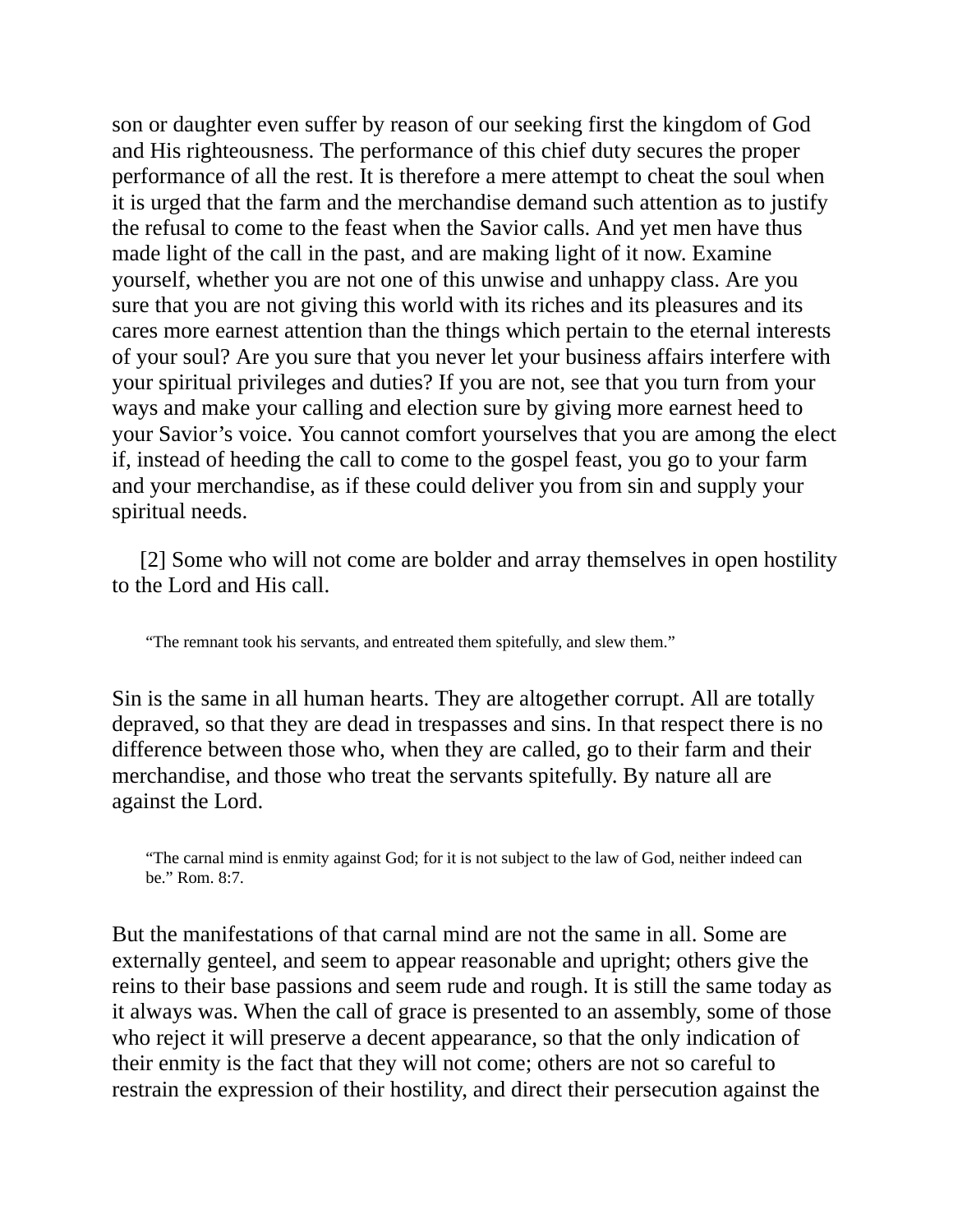preachers. They are not by nature worse than the others, but they are more vulgar in the utterance of their wickedness. They will not come to Jesus that they may have life, and make no effort to conceal the enmity that is in their hearts against Him and His Church. Why such persons are not chosen is plain to all. They remain in their sin and obtain its wages.

"When the king heard thereof he was wroth; and he sent forth his armies and destroyed those murderers, and burnt up their city."

The reference evidently is to the destruction of Jerusalem, whose iniquities brought upon it such a dreadful doom. God often visits temporal punishments upon people who boldly revel in wickedness, that men who will not believe may see that:

"God is not mocked; for whatsoever a man soweth, that shall he also reap." Gal. 6:7.

But whether it is seen in this world or not, the wages of sin is eternal death; and those who reject the call of our Lord, who alone can cleanse from sin and save from death, must eternally perish, whether their rejection has seemed to be due only to preoccupation with other important matters, or has appeared in its true character as bitter enmity to the Lord and His way of salvation. Such people are called, but how could they be chosen when they would not come?

[3] But there is still another class mentioned in our text. Some do come apparently, and still are not chosen. I say apparently, because what seems obedience to the call by reason of external compliance, is not always really obedience. Coming to Jesus is a matter of the heart, and when that is not turned to Him, all coming to Him in outward form is only apparent and deceptive. It may deceive others; it may even deceive ourselves; but it never deceives God, who trieth the heart. How it is, our Lord describes in the parable. When those first called would not come,

"Then saith he to his servants, The wedding is ready, but they which were bidden were not worthy. Go ye therefore into the highways, and as many as ye shall find, bid to the marriage. So those servants went out into the highways, and gathered together all as many as they found, both bad and good; and the wedding was furnished with guests. And when the king came in to see the guests, he saw there a man which had not on a wedding garment; and he saith unto him, Friend, how camest thou in hither not having a wedding garment? And he was speechless. Then said the king to the servants, Bind him hand and foot, and take him away, and cast him into outer darkness: there shall be weeping and gnashing of teeth."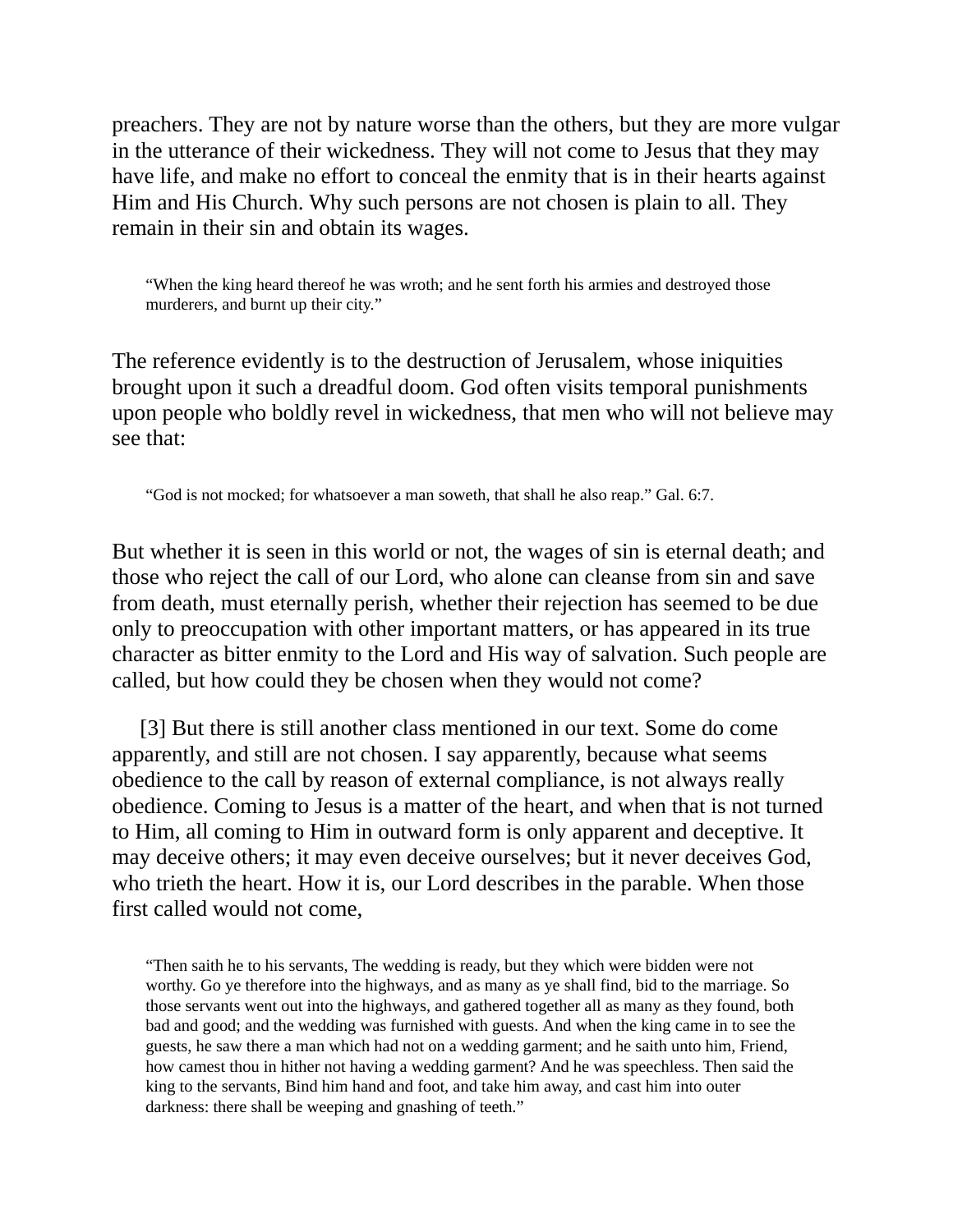All sorts of people come to the church when the Gospel is preached, and although none are received into membership without the profession of faith in Jesus, the profession is not always sincere. We cannot see into the hearts of men, and when some bad people come among the good and outwardly witness the good confession, they too must be received. Because so far as we can see they belong to God's people. But the Lord is not deceived. He examines the heart, and He rejects those who in their hearts reject Him. It would be a vain thought if any of you supposed that your outward membership in the church makes your election sure. There you have the means of grace, and there you make confession of Christ before men, and this is necessary. But it is not all that is necessary. These means are given us that we may have faith in Christ unto salvation, and the confession is required that the faith which we have may be made known for the glory of God and for a witness to others, that they too may be induced to come. But where there is no faith, the means of grace effect no salvation and the confession profits us nothing. Let us take warning. The guests are all examined by the Lord, and only he that believeth shall be accepted; he that believeth not shall be damned. No unbeliever can be chosen, even though he outwardly heeds the call and presents himself at the feast to which he and all men are invited. He has not a wedding garment, and is therefore cast into outer darkness.

It has become evident, my brethren, that the chosen are among the called, but also that not all the called are chosen. The question has thus still received no definite answer, Who are the elect? But it seems to me that in view of all this the answer is easy.

[ΙΙΙ] *The elect are those who have the wedding garment.* For those who would not come when called, and those who externally came and had not the wedding garment, are not chosen. Therefore those who appear at the feast in the requisite garment are the chosen few from among the many called. Let us in conclusion look more particularly at this point.

[1] First of all we must ascertain what is to be understood by the wedding garment in our parable. It designates that which is essential for acceptance with God. The prophet says:

"I will greatly rejoice in the Lord, my soul shall be joyful in my God; for He hath clothed me with the garments of salvation, He hath covered me with the robe of righteousness." Is. 61:10.

We are not ignorant of that salvation and of that righteousness. Christ is the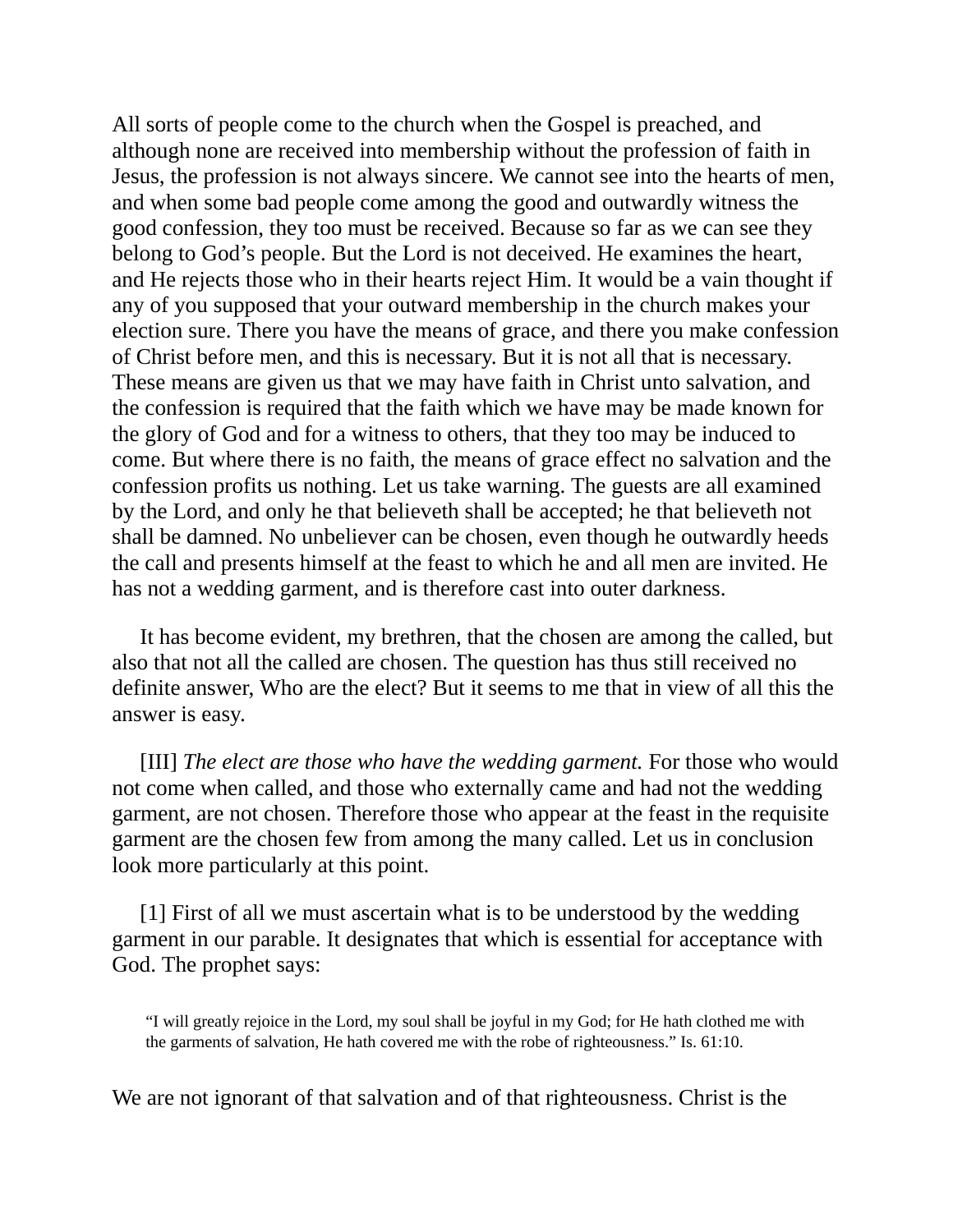Savior; His righteousness becomes ours; we are saved through faith. Thus St. Paul says:

"I am not ashamed of the Gospel of Christ, for it is the power of God unto salvation to every one that believeth, to the Jew first and also to the Greek. For therein is the righteousness of God revealed from faith to faith; as it is written, The just shall live by faith." Rom. 1:16-17.

When we have Christ, we have His righteousness and the great salvation which He wrought, and we have Him with all His merits and gifts when we have faith. We are thus clothed in His righteousness. That is the wedding garment which is necessary for acceptance with God.

"Ye are all the children of God by faith in Christ Jesus. For as many of you as have been baptized into Christ have put on Christ." Gal. 3:26-27.

Baptism is the means of conveying to us Christ's robe of righteousness, and faith is the means of appropriating it. Those who believe have put on the wedding garment which the grace of God provides and offers. They that continue in this faith unto the end shall be saved. They are the elect.

[2] For not having this wedding garment the rejected are responsible. It is their fault, not the Lord's that they are found without it. The thought is all wrong — it is blasphemous — that God has from eternity resolved that He, who alone can furnish the wedding garment, would give it only to a few, and would then condemn to everlasting misery the many for not having it. If there were any truth in such a doctrine, the man without a wedding garment would not have been speechless when asked how he came there without a decent dress. He would have replied that he came with the best he had, and the Master of the feast had not supplied him with a better. But he had no such excuse and no such justification. He was speechless because it was his fault that he was not robed in royal garments, like the rest. He came there with his ragged garment all bespattered with the mire of the world's highways, and he refused to put off his filthy rags and put on the white raiment of Christ's righteousness. The Lord offered him all that was needful, and he would not accept it, though when he rejected it the Lord gave him the power by which he might have accepted it. The fault was wholly his, and therefore his conscience smote him when he was called to account, and he was speechless. And so all are guilty now who are not among the chosen, though they have been called. What more could the Lord do for you? He has prepared the feast and called and offers the wedding garment freely. Why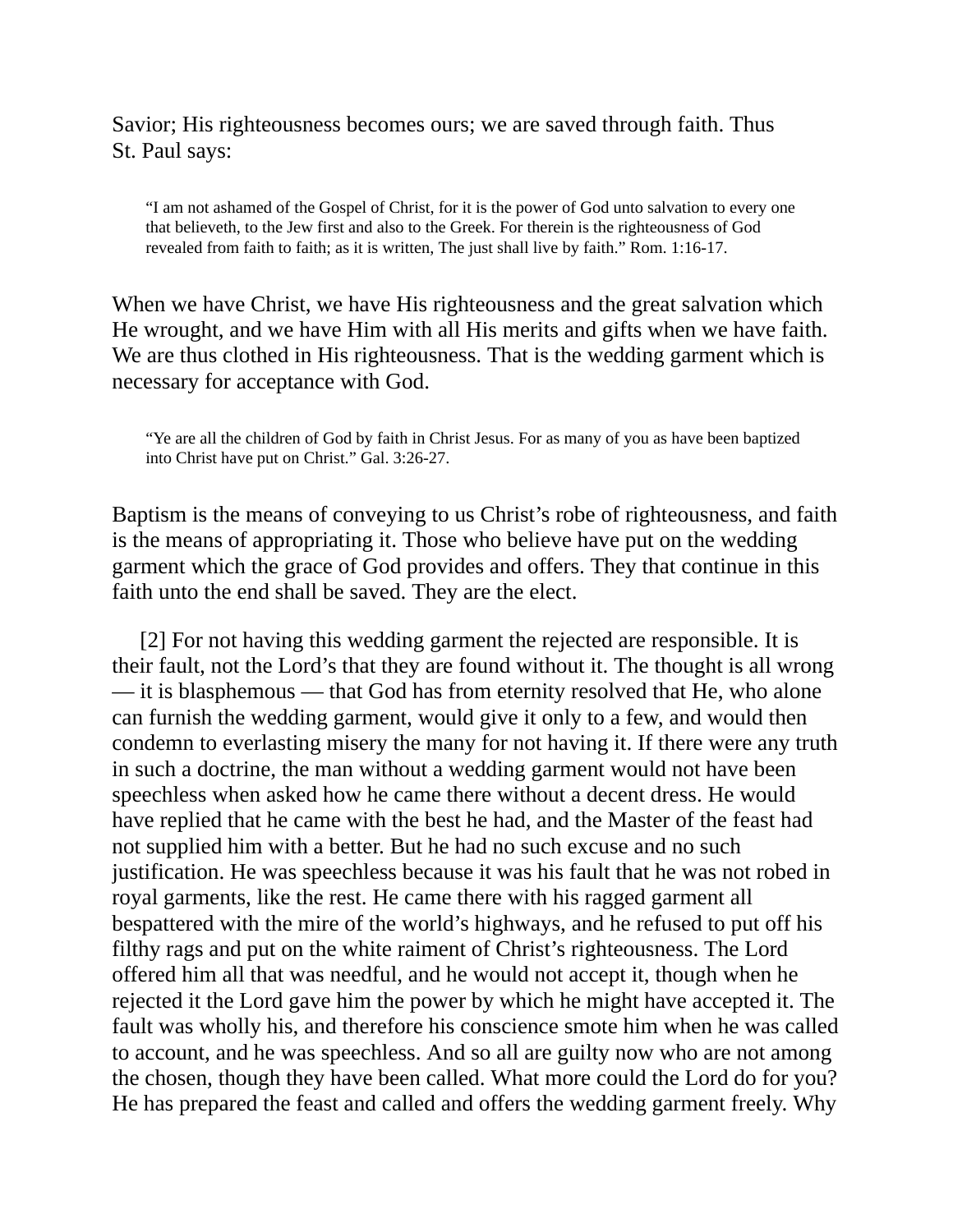then do you not come, or coming, why do you appear without the wedding garment? Why will you choose death rather than life? "And he was speechless!"

[3] Whilst those who foolishly neglect the things which belong to their peace, and decline the call to salvation, or only seemingly accept it, those who come to the feast in sincerity, clad by the King in the garments befitting the royal marriage, enjoy the blessings of grace and glory that surpass all imagination to picture and all language to describe.

"Eye hath not seen, nor ear heard, neither have entered into the heart of man, the things which God hath prepared for them that love Him." I Cor. 2:9.

It is no common earthly feast that is prepared. It is not even such a feast as the kings of this world spread for their noble guests, though many would think themselves highly honored if they were permitted to sit at such a table in such a company. But the Lord has nobler gifts for His guests than such as kings of earth are wont to give or able to offer. They are the gifts which our perishing souls need, and which only the Lord God, merciful and gracious, can bestow. He offers the wedding garment that fits us to sit down with angels forever in our Father's house. Few enjoy those blessings, but it is because the many will not come to Jesus that they might have life. But those who come and are arrayed in the garments of Christ's righteousness are happy for evermore, enjoying His blessings on earth and dwelling with Him in the unending bliss and glory of heaven. The elect of God are blessed for ever.

Ye are all called, ye who hear my voice today; for the gospel invitation is extended to you now: why will you not be among the chosen? Some of you trouble yourselves with thoughts about the election of God, because He foreknows it all. But there is no need for that. Do what He now asks you to do; and that which you do is the thing that He foreknows. Come; the feast is prepared for you now. Come; the call is extended to you now. Come; The wedding garment is ready for you now. The Lord wants you to come and bids you welcome. The needful grace is offered you in the Word which calls you. There is no respect of persons with God: He wants you all to come and be forever blest. Hear the Word of invitation; heed the gracious call. And continue in these things. The same Lord that calls you supplies the needful grace for perseverance. Be thou faithful unto death and thou shalt receive the crown of life. Amen.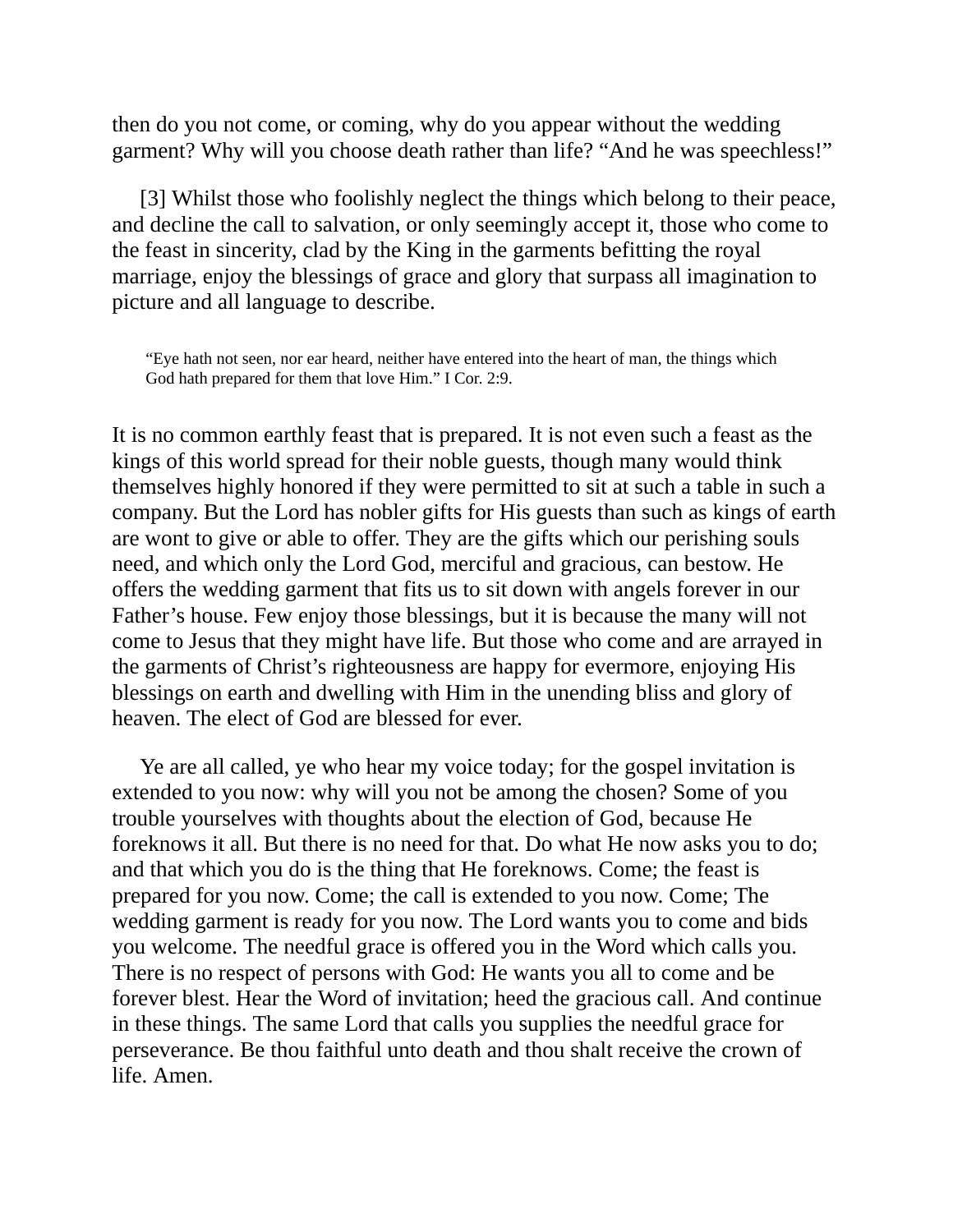# <span id="page-14-0"></span>**Copyright Information**

#### $550 - v4r1$

This book was published 2019 by The Lutheran Library Publishing Ministry [LutheranLibrary.org](http://www.lutheranlibrary.org). Unabridged. Some slight updates to spelling have been made.

Originally published 1888 by The Lutheran Book Concern, Columbus, Ohio.

This edition released to you under a *Creative Commons Attribution 4.0 International Copyright* [\(CC](https://creativecommons.org/licenses/by/4.0/) BY 4.0). Please respect the many hours of volunteer labor that have gone into the restoration of this work.

#### You are free to:

- $\bullet$ *Share* — copy and redistribute the material in any medium or format.
- *Adapt* remix, transform, and build upon the material for any purpose.

Under the following terms:

- $\bullet$ *Attribution* — You must give appropriate credit, provide a link to the license, and indicate if changes were made. You may do so in any reasonable manner, but not in any way that suggests the licensor endorses you or your use.
- $\bullet$ *No additional restrictions* — You may not apply legal terms or technological measures that legally restrict others from doing anything the license permits.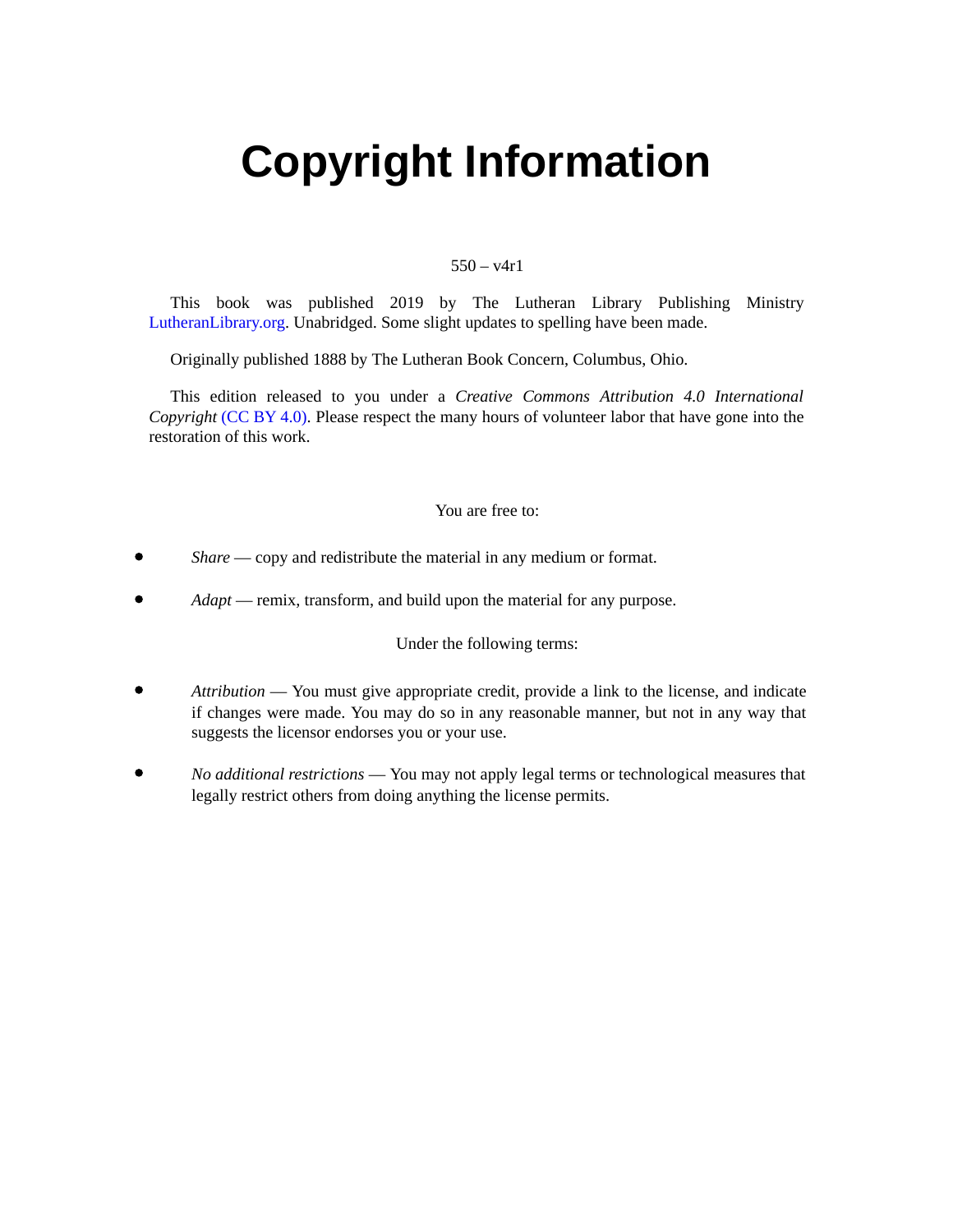# **How Can You Find Peace With God?**

The most important thing to grasp is that no one is made right with God by the good things he or she might do. Justification is by faith only, and that faith resting on what Jesus Christ did. It is by believing and trusting in His one-time *substitutionary* death for your sins.

Read your Bible steadily. God works His power in human beings through His Word. Where the Word is, God the Holy Spirit is always present.

Suggested Reading: New Testament [Conversions](https://www.lutheranlibrary.org/103tc-gerberding-new-testament-conversions/) by Pastor George **Gerberding** 

# **About the Lutheran Library Publishing Ministry**

The Lutheran Library exists to promote knowledge, understanding and wisdom by finding, carefully restoring, and republishing accurate, well-written, and readable books suitable for self-learning. All titles are available in handformatted Kindle, EPUB, and PDF versions to work with most devices.

The Lutheran Library editors *believe, teach and confess* the Biblical and evangelical Christian faith as described by the *Ecumenical Creeds*, *The Augsburg Confession*, *The Formula of Concord*, and the other sections of the *Book of Concord*.

Prayers are requested for the next generation, that the Lord will plant in them a love of the truth, and that the hard-learned lessons of the past will not be forgotten.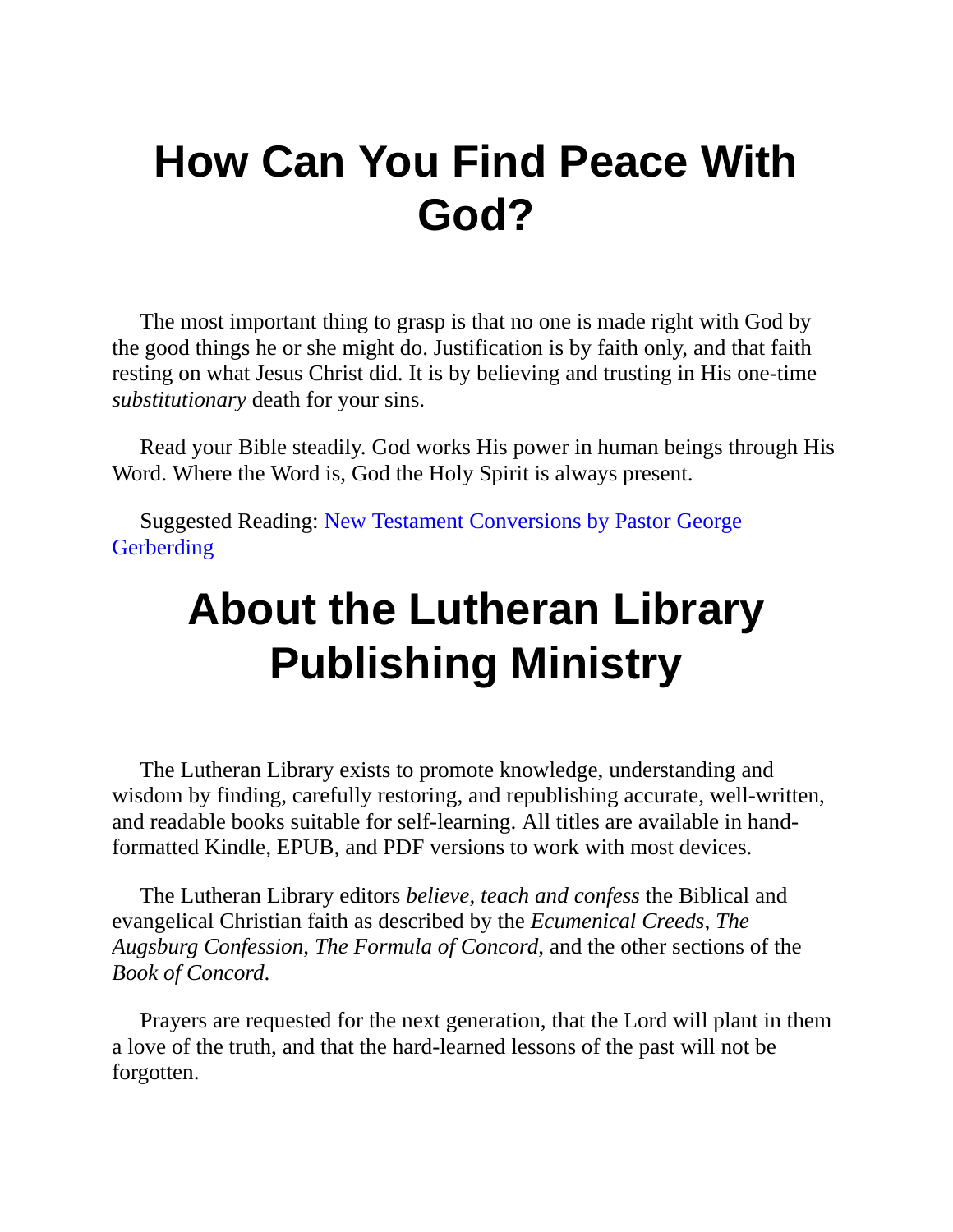To be Notified of Future [Releases](https://www.lutheranlibrary.org/subscribe/).

# **Benediction**

Now unto him that is able to keep you from falling, and to present you faultless before the presence of his glory with exceeding joy,

To the only wise God our Savior, be glory and majesty, dominion and power, both now and ever. Amen.

Jude 1:24-25